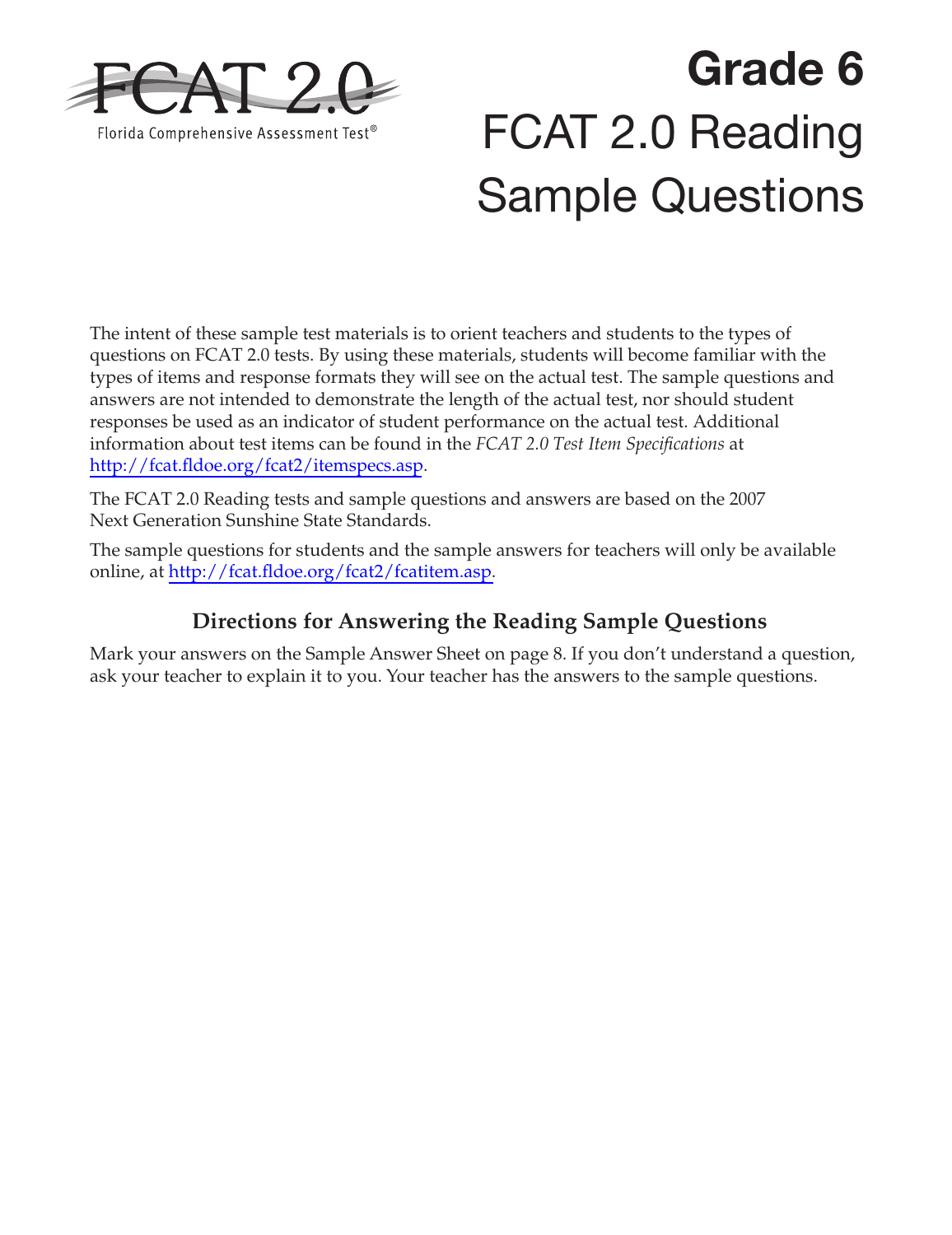

**Read the article "Two-Wheel Fun" before answering Numbers 1 through 7.** 

# **TWO-WHEEL FUN**

By Laurence Swinburne and John F. Warner

What is the most popular way to travel in the whole world, not counting a human being's two legs? You say by car? No. Train? Wrong again. Airplane? I'm sorry, but you're not even close.

The most popular way of going from one place to another is by bicycle. That's right. And it is a surprise to most Americans. After all, we see hundreds, even thousands of cars each day. We don't see nearly as many bikes.

In the United States most bike riders are either young people or adults bicycling for exercise. About nine million bikes are sold in our country each year. Nearly three million are sold for use by adults. The rest are for children between the ages of five and fourteen.

But in the rest of the world, far more people use the bike as their main way of traveling than drive cars. They ride bikes to work, to school, to stores, and to church. Many families even go on vacation on bicycles.



 **This early bicycle was invented about 1816. It did not have any pedals. It did have a steering bar connected to the front wheel.** 

Perhaps most of these people would rather move about in cars. However, unlike cars and other kinds of machines used for traveling, the bicycle costs less.

Bicycles have been around for a long time—about 300 years. You would not like to ride around on those early bikes, though. They didn't have any pedals. The riders had to push along with their feet. Of course going downhill was easier. But this bike only went straight ahead. There was no way to turn the front wheel. If the rider wanted to change direction, he or she had to get off and move the bicycle.

When pedals were put on the front wheels, riding became easier. The most popular kind of bike in the late 1800s had a very high front wheel and a small back wheel. It was a long fall to the ground!



**This bicycle was popular around 1870. It had pedals on the front wheel. It also had a brake.**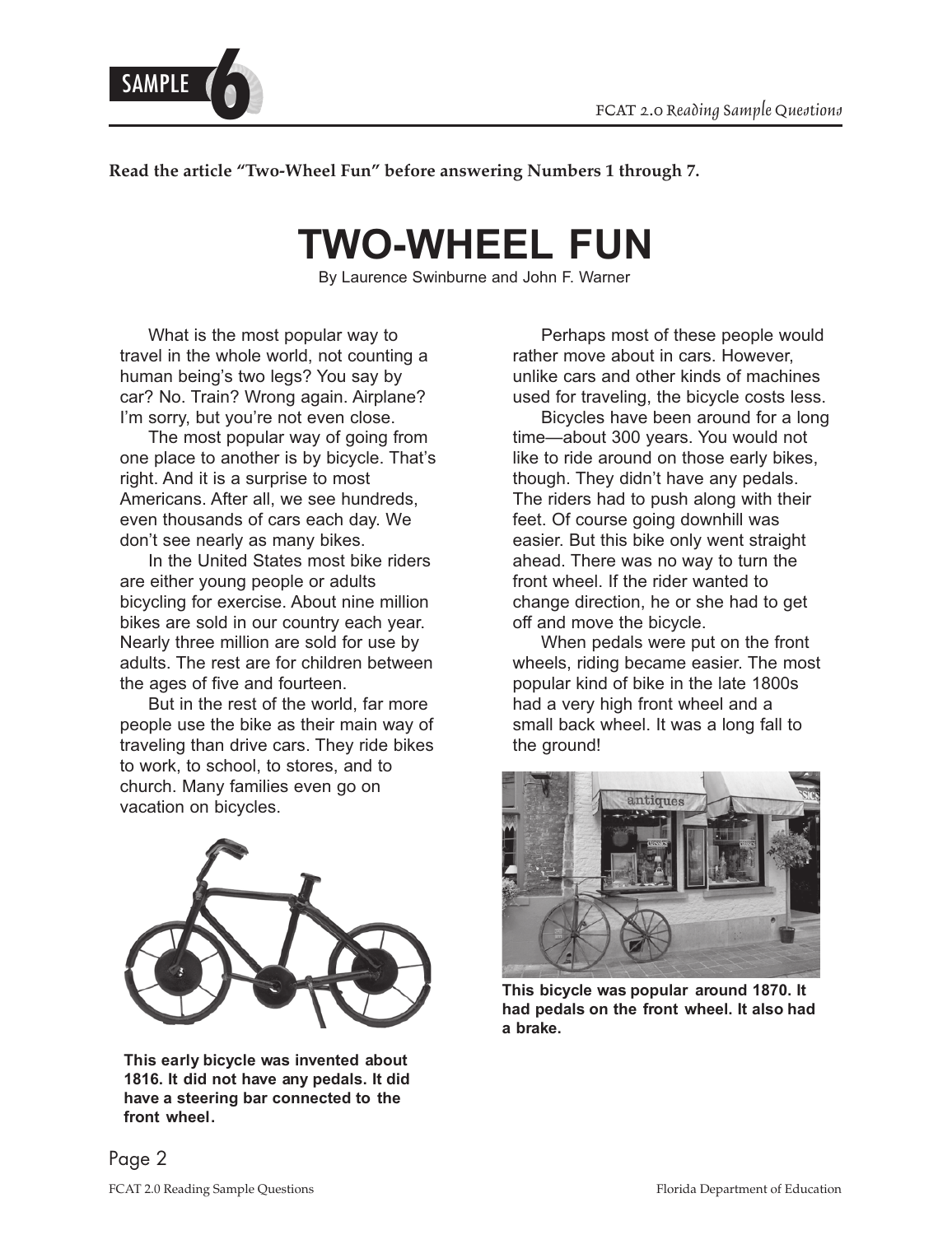

Another problem was that there were no rubber tires. The bike was very uncomfortable. It's no wonder that one bike was called the "Boneshaker."

Then in the 1880s, air-filled rubber tires were put on the bicycle's wheels. Since then the bicycle has not changed very much. Of course bikes come in different shapes and colors now, but the main design is still the same.



**This was a very popular bicycle in the late 1800s. It was called a "high-wheeler." The front wheel of some models was five feet high.** 

#### **Bike Sports**

Bicycle racing is a very popular sport in most of the world. It was popular in this country before the car took its place as a major way of moving. From 1898 through 1910, a young black American, Marshall Taylor, was the best racer in the world.

There is a bicycle race in France that covers almost 2,400 miles. It is probably the toughest race in the world. Usually, it takes three weeks to finish.

Bike racing is coming back to the United States, but it still has a long way to go to catch up to the popularity it has in Europe.

Another growing bicycle sport in our country is bike polo. It can be played on a football field. There are four players on each side. The bike riders try to hit a wooden ball with a mallet as they race by. The purpose is to drive the ball through goalposts for a score.

#### **Be Safe!**

Thousands of people are hurt each year as a result of bicycle riding. The sad part of this fact is that most of these accidents did not have to happen. If only the people had followed simple safety rules! Here are some you should pay attention to:

- 1. Stay on the right side of the road.
- 2. Ride in a single file.
- 3. Watch all ways for cars before crossing streets.
- 4. Obey traffic lights and traffic signs.
- 5. When turning or stopping, use hand signals.
- 6. Don't "hook on" to a truck, car, or bus with your hand.
- 7. Most important of all, keep your bike in good condition.

"Two-Wheel Fun" by Laurence Swinburne and John F. Warner. Reprinted by permission of Virginia Bowman (daughter of Mr. Swinburne) and Margaret B. Warner (wife of Mr. Warner). All rights reserved. "Man riding two-wheeler in England": Copyright © Robin Weaver / Alamy. "Older bicycle model": Copyright © Stockbyte Silver / Alamy. "Old boneshaker bicycle": Copyright © Cols Travel / Alamy.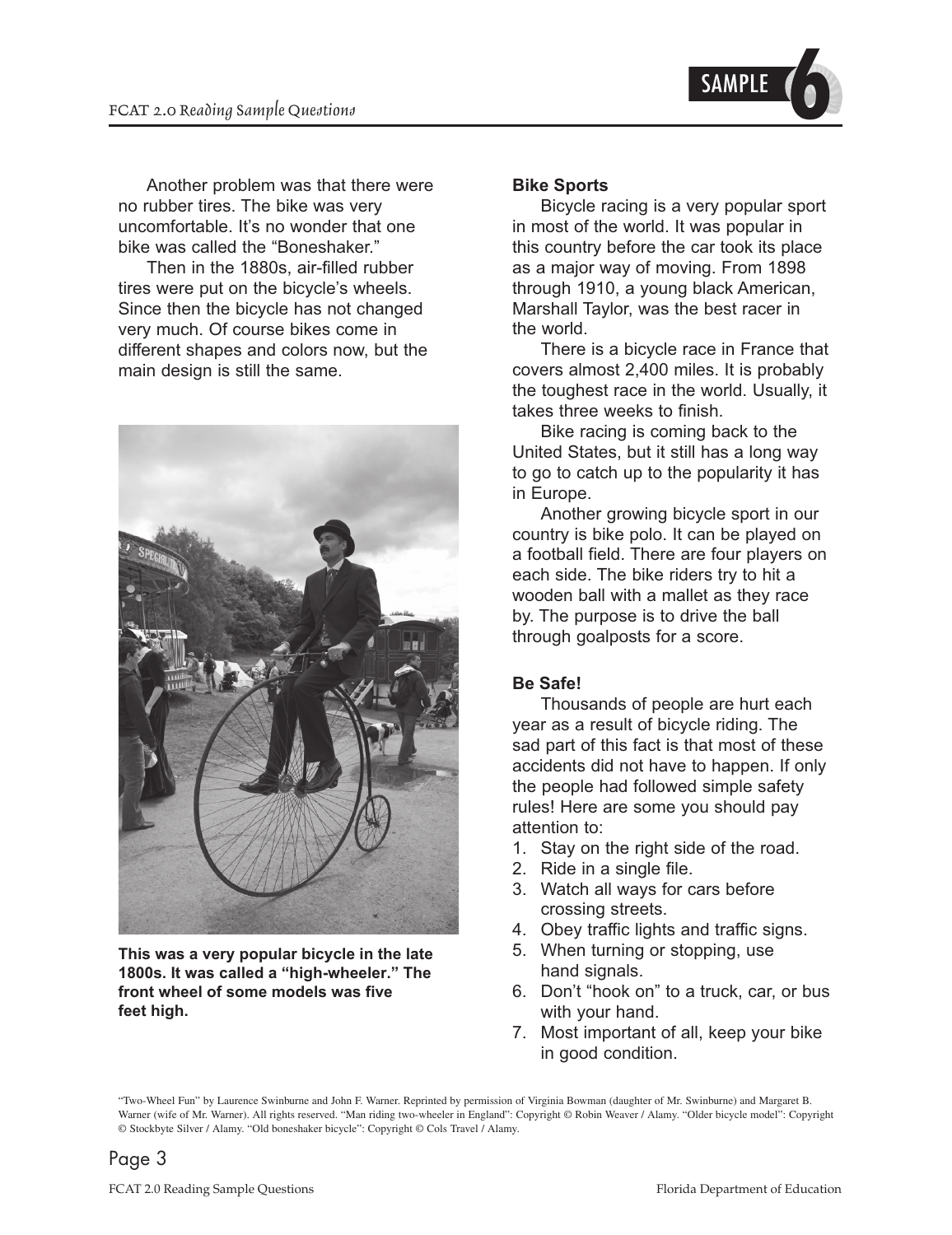

#### **Now answer Numbers 1 through 7 on your Sample Answer Sheet on [page 8.](#page-7-0) Base your answers on the article "Two-Wheel Fun."**

**1** How do the authors organize the article's first two paragraphs?

- A. They describe a major event and show its effect on bicycle popularity.
- **B.** They pose questions that are answered with information about bicycles.
- **C.** They list successes in the development of bicycles in the order they occurred.
- **D.** They present a problem about travel and the solution through the use of bicycles.



- **F.** the awkward attachment of pedals to the frame
- **G.** the steering problems caused by two wheel sizes
- **H.** the elevation of the driver's seat above the ground
- **I.** the increase in speed created by one wheel's larger size



- **A.** had no pedals to control its operating speed.
- **B.** wandered because of having no steering bar.
- **C.** had no balance because of its two wheel sizes.
- **D.** trembled because the wheels had little cushioning.



**4** According to the article, bike polo is different from bike racing because bike polo

- **F.**  is more popular.
- **G.**  requires more space.
- **H.** is played on a football field.
- **I.**  allows a flexible number of players.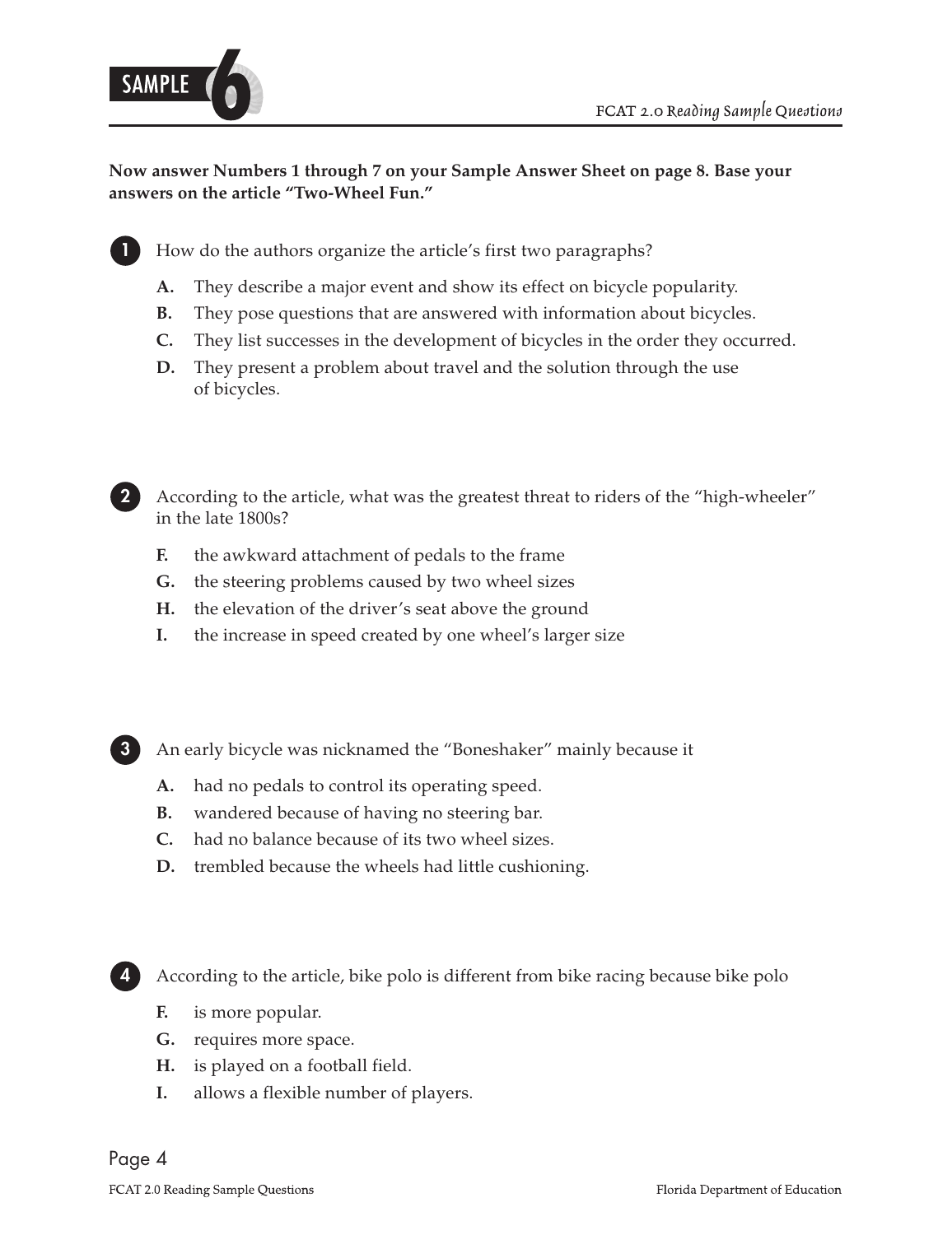

**5** Read this sentence from the article.

#### **The purpose is to drive the ball through goalposts for a score.**

In which sentence below is the word *drive* used in the same way as in the sentence above?

- **A.** Carlos had the drive to be the best in his class.
- **B.** Tara will drive the car the entire way on the family vacation.
- **C.** He informed the customer that the new car would drive well.
- **D.** She will drive the nail into the wall before hanging the picture.

**6** The authors wrote this article about bicycles most likely to

- **F.** persuade readers to bicycle for exercise.
- **G.** inform readers about the history of bicycles.
- **H.** amuse readers with the different shapes of bicycles.
- **I.** warn readers about bicycle safety when riding in pairs.

**7** Which statement is best supported by information in the article?

- **A.** Saving money is the main reason to ride a bicycle.
- **B.** Modern bicycles are as comfortable as earlier bicycles.
- **C.** Riding a bicycle should include following basic safety rules.
- **D.** Riding bicycles while on vacation is a widespread practice among families.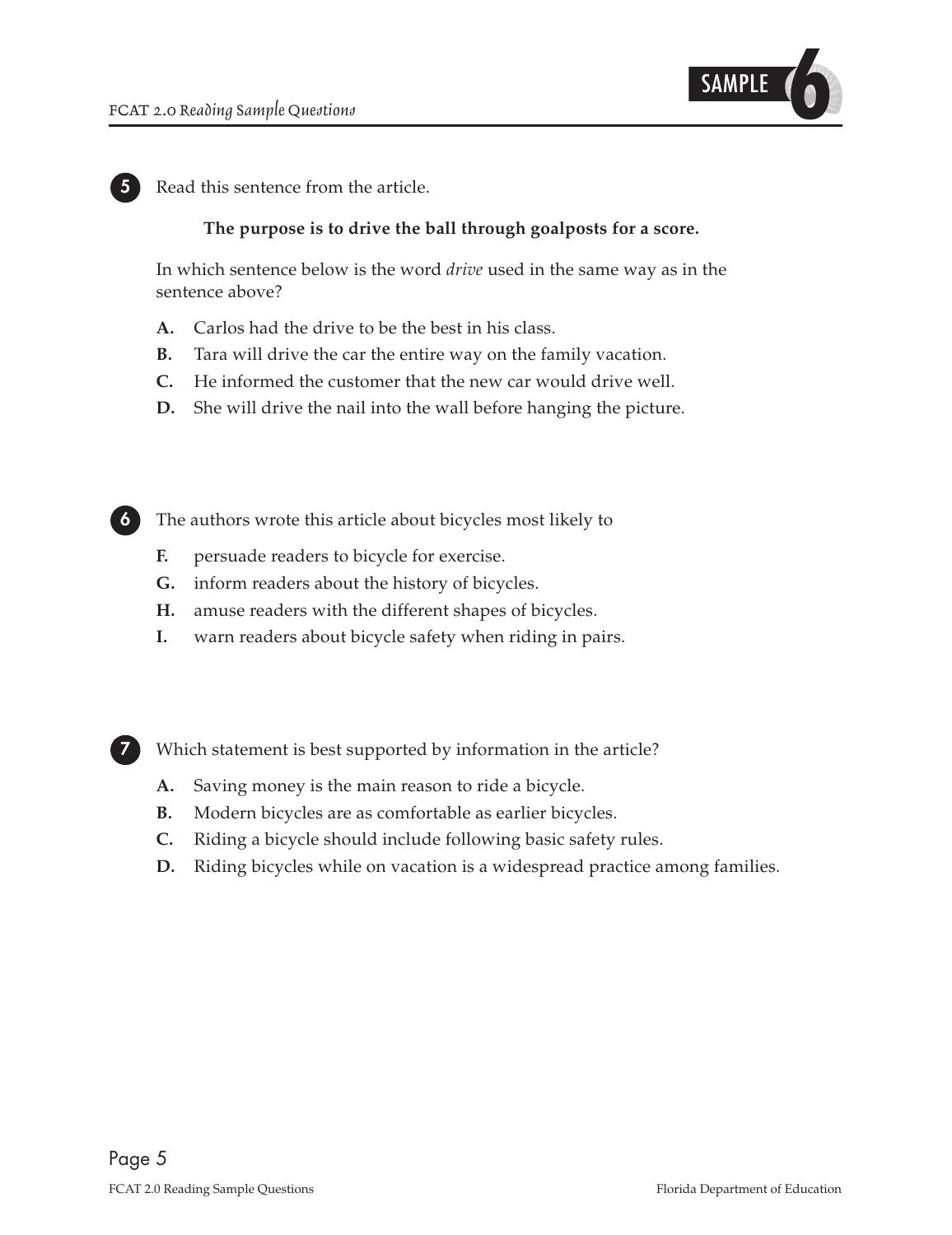

**Read the website "Welcome to Marksdale State Park" before answering Numbers 8 through 10.** 



## **Welcome to Marksdale State Park Where fun, fitness, and education come together**



Find a State Park Trail Map/Directions Camping/Lodging Fees/Schedules Nature Information

Don't miss our new sizzling summer classes available May 23–Aug 5!!

- **Swimming lessons:** Ages ➢ 4–adult. Cost: \$5 per class or \$15 for one month.
- ► **Hiking:** Have a state park ranger hike through our trails with you and teach you about the park's wildlife and plants. We have a number of endangered plants and animals that our park helps protect. Click here to learn more today!
- ► **Soccer:** Our youth soccer program is unusual in that it is non-competitive. Different teams are formed every day. The focus is on individuals learning new skills and learning to work as a team, not on one team winning it all.
- **►** Boating: These classes are for adults only. See director for fees and schedule. Fishing allowed with permit only.
- ► Bicycling: Our trails are built to accommodate bicyclists. Signs are posted for self-guided tours of our park. Group cycling is also available with a park guide. Trails range from easy to challenging.

"Welcome to Marksdale State Park" property of the Florida Department of Education.

#### **A Message from the Director:**

Hiking trails! Sport fields! Playgrounds! Campgrounds! Water activities! Located on Lake McQueeney, Marksdale State Park offers something for everyone. Marksdale is a perfect spot for a hot summer day. Sign up for one of our new summer community classes, or take a camping trip with your friends or family. Our facilities are set up with modern systems, so you don't have to rough it to enjoy nature—unless you want to!

Glen Harwood, Park Director

Award for the Spring Photography Contest: Congratulations to Melissa Rhoades, a sophomore at Marksdale High School! Her winning shot was of a young girl catching her first baseball on our field. Chosen for the look of supreme joy on the girl's face, the picture offers a first-rate look at what it means to visit our park. Learning new skills and having fun are two things we are all about. Come play!

*Special note about trash in our park:* In an effort to keep our park clean, for your sake and that of our wildlife, we have placed trash cans and recycling bins with secure lids throughout the park. Please ensure that the lids are on tightly when you are finished. It keeps our raccoon friends from getting into things they shouldn't! Their curiosity and fine motor skills are impressive! Your cooperation is appreciated.



Are you 13–17 years old? Ever wonder what it would be like to be a park ranger? It's a competitive field, but you can get ahead by volunteering with our Teen Ranger Program. Depending on your age and responsibilities, you can even earn college credit for certain universities!





Lake  $Mc$ Queen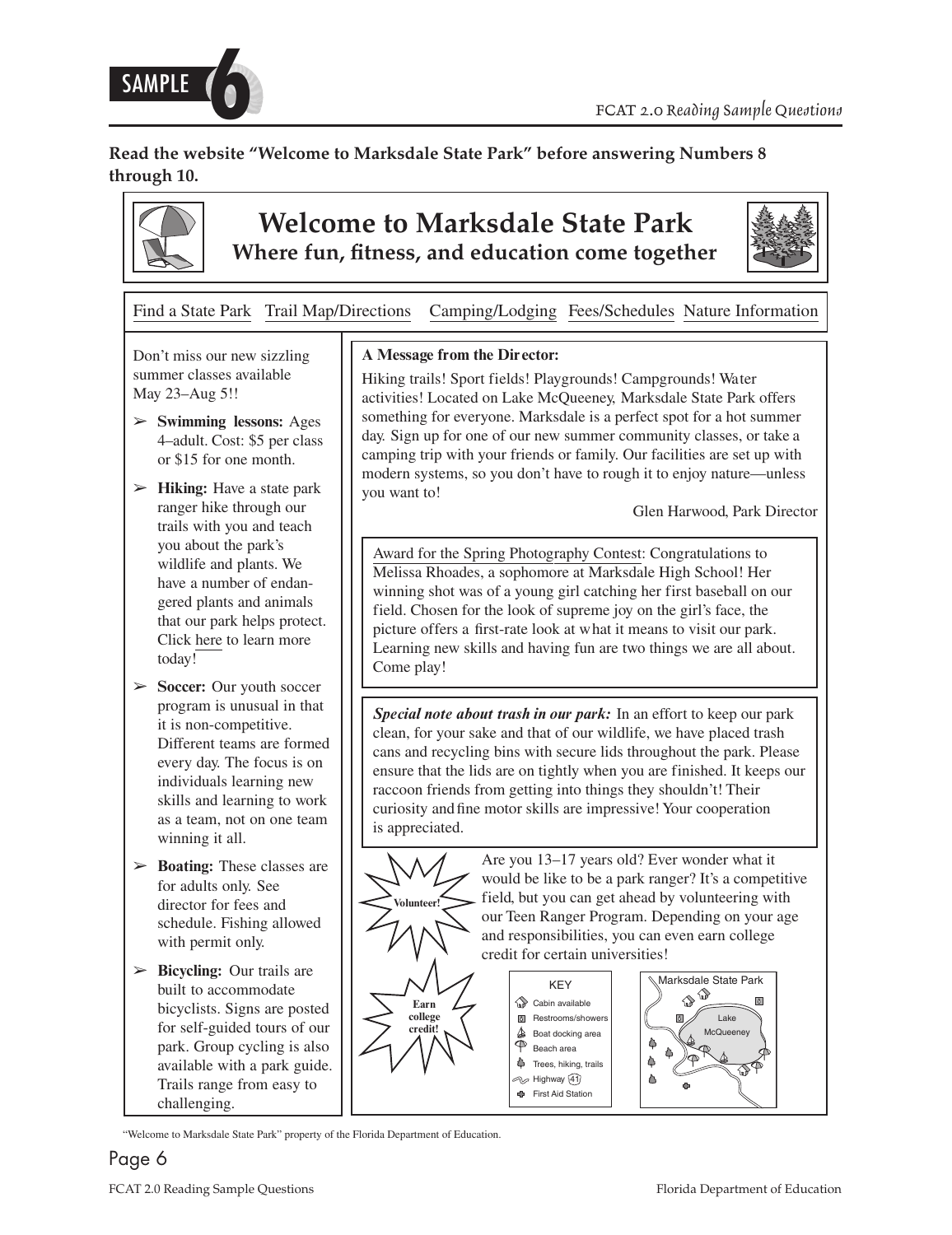

#### **Now answer Numbers 8 through 10 on your Sample Answer Sheet on [page 8.](#page-7-0) Base your answers on the website "Welcome to Marksdale State Park."**



**8** The section *Special note about trash in our park* is different from the other sections of the website because it

- **F.** uses humor in the message.
- **G.** addresses adults rather than teenagers.
- **H.** offers volunteer opportunities for teenagers.
- **I.** uses exclamation marks for specific directions.



**9** How does the creator of this website organize the information?

- **A.** by listing events and activities for the visitors
- **B.** by answering questions created by the visitors
- **C.** by explaining the meaning of the map to the visitors
- **D.** by comparing the tasks of park rangers to those of visitors



**10** Which text feature on the website provides the most accurate information about the locations of Marksdale State Park facilities?

- **F.** the map and key
- **G.** the subtitle and graphics
- **H.** the message written by the director
- **I.** the list of activities shown in the left column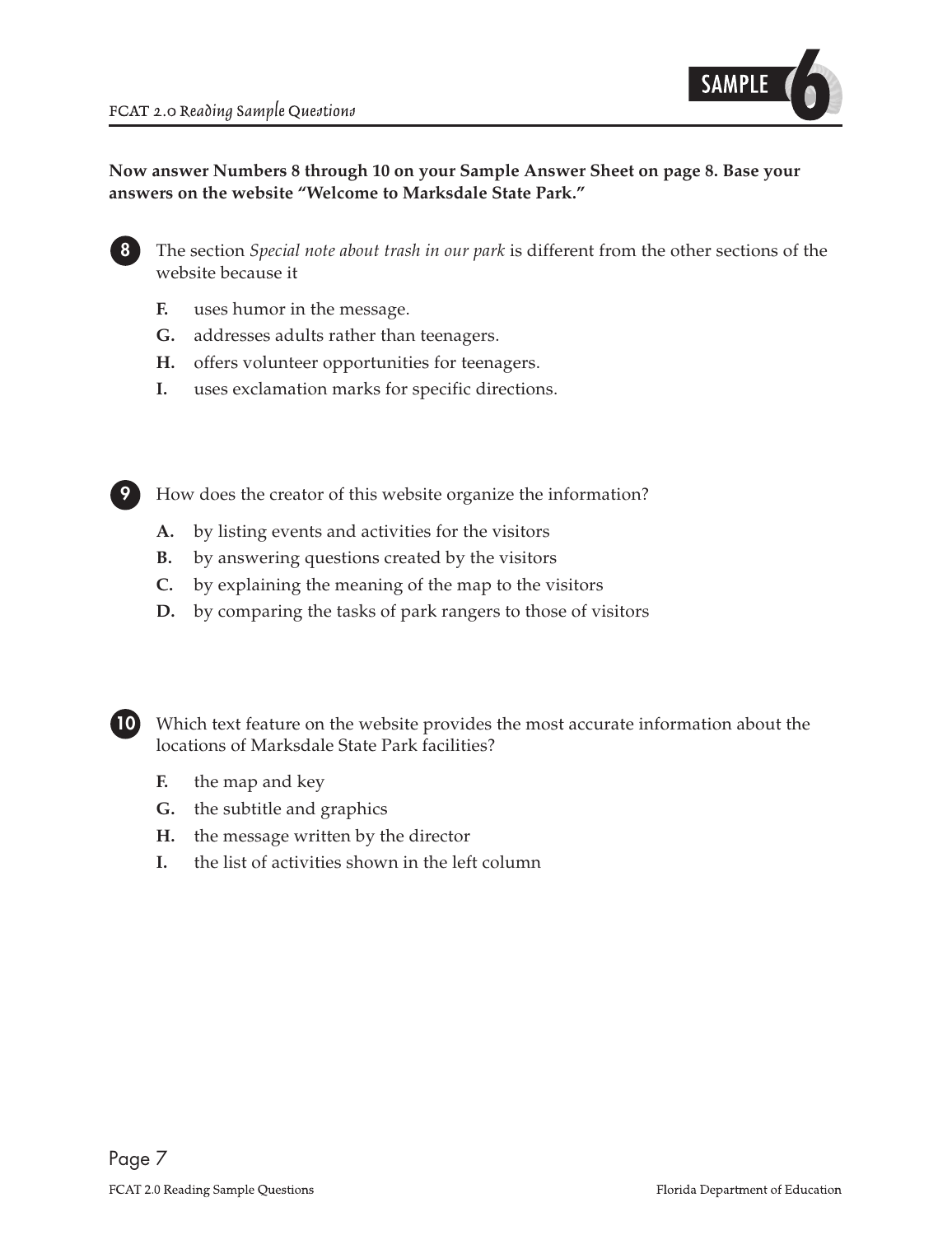<span id="page-7-0"></span>

**Name** 

**Answer all the Reading Sample Questions on this Sample Answer Sheet.**